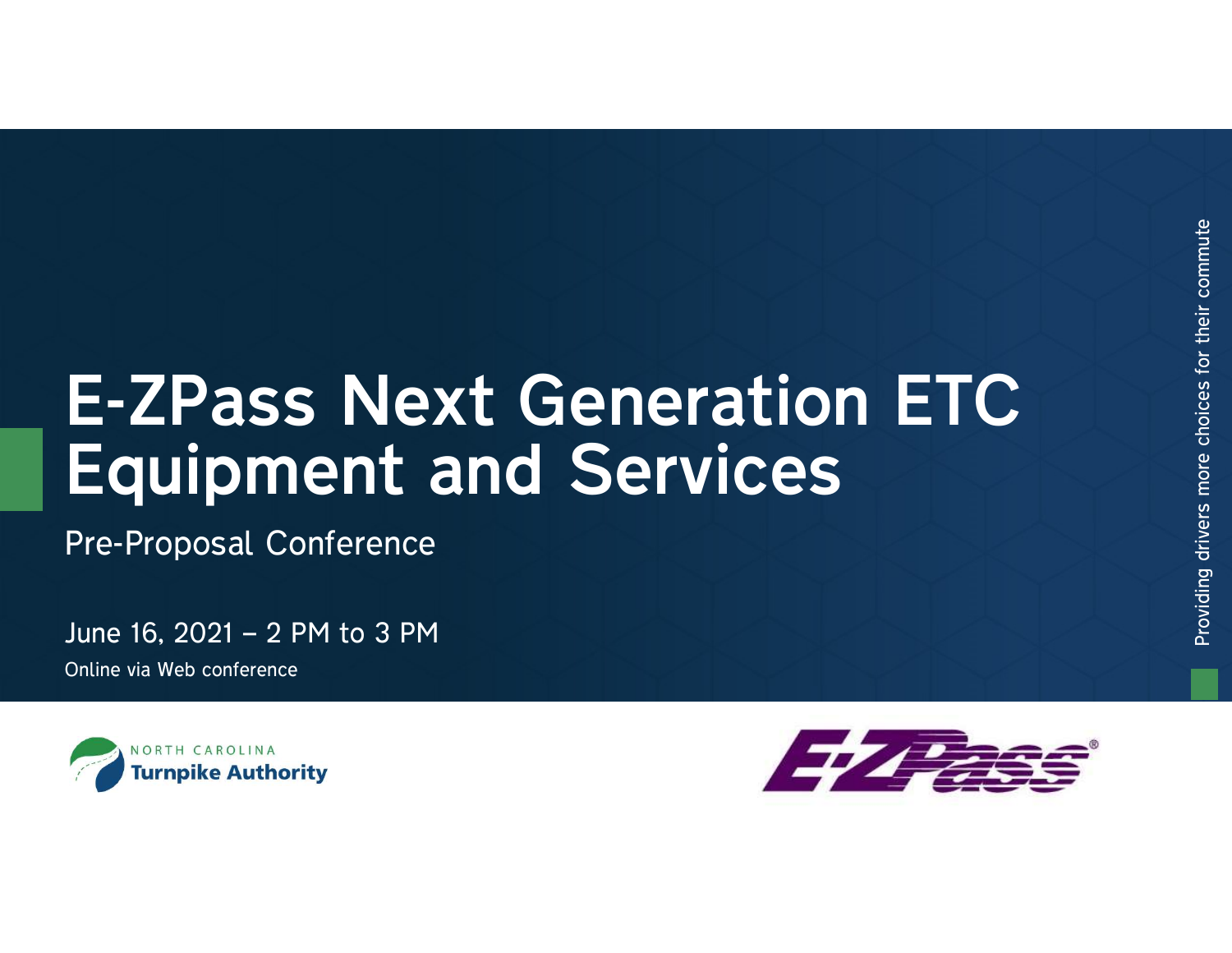### Welcome and Introductions

Marvin Butler Chief of Staff

22 July 2014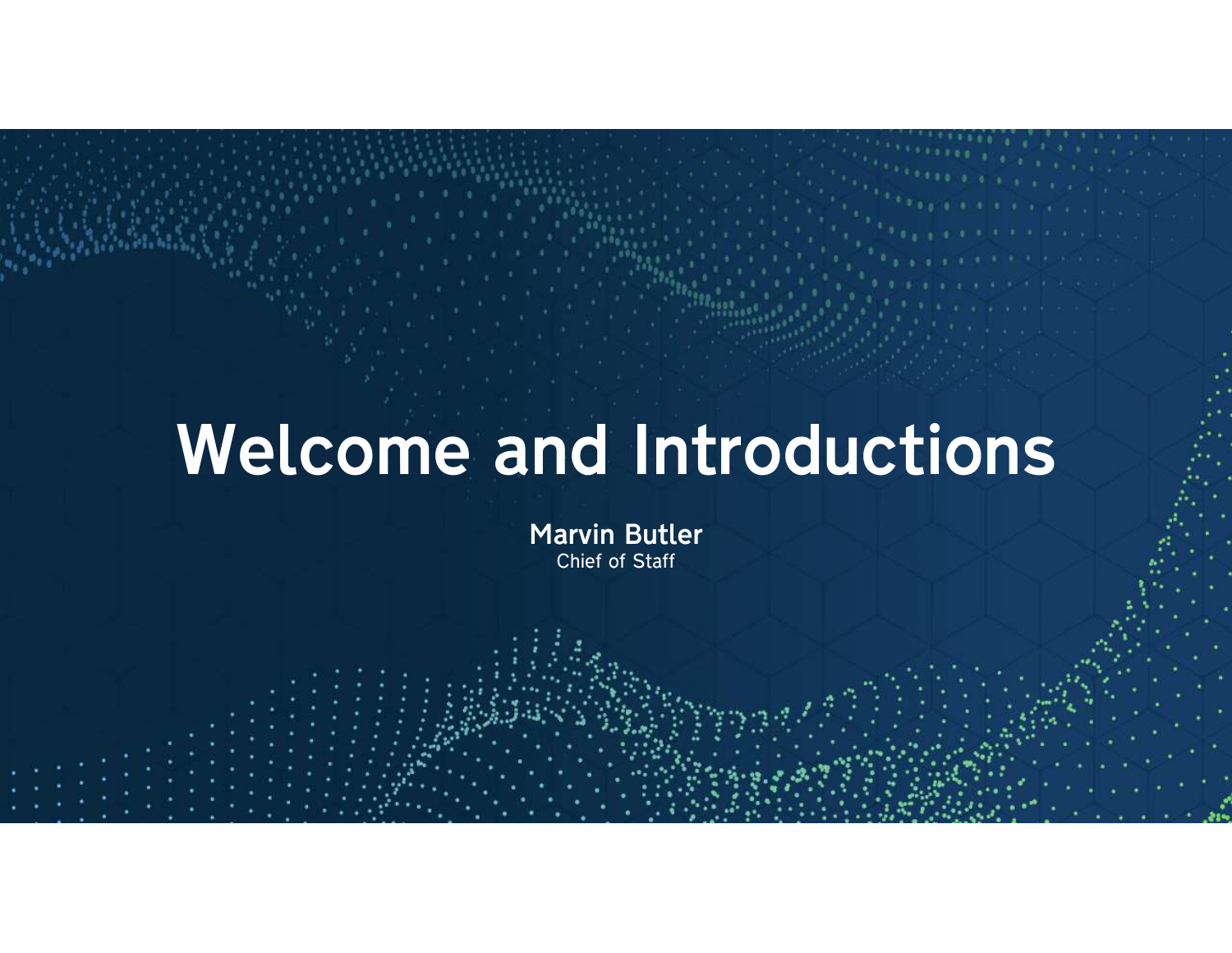### Procurement Team Introductions

| <b>Procurement Team Introductions</b>                            |                       |                                          |  |
|------------------------------------------------------------------|-----------------------|------------------------------------------|--|
| Role                                                             | Name                  | Title                                    |  |
| Next Generation ETC Equipment and                                | <b>Manish Chourey</b> | NCTA, Chief Technology Officer           |  |
| Services Committee Co-Chair                                      |                       |                                          |  |
| Next Generation ETC Equipment and<br>Services Committee Co-Chair | Chip Stracciolini     | DRJTCB, Program Manager of<br>Technology |  |
| <b>Administrative Point of Contact</b>                           | <b>Marvin Butler</b>  | NCTA, Chief of Staff                     |  |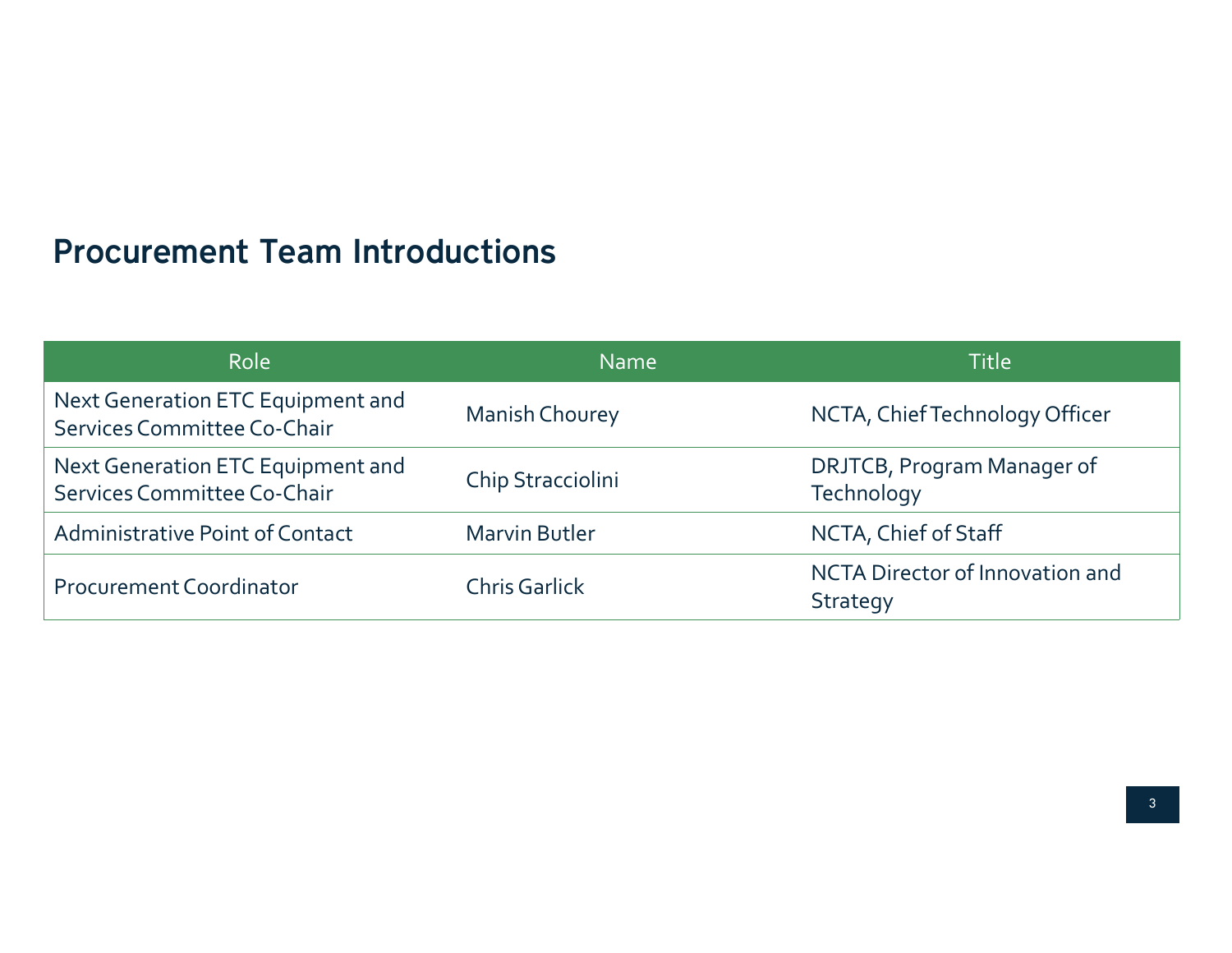### Agenda

- Agenda<br>• Project Introduction & Procurement Overview<br>- Control of Widtown Lines of the Control of the Control of the Control of the Control of the Control of the C Agenda<br>• Project Introduction & Procurement Overview<br>• Scope of Work and Requirements Overview • Project Introduction & Procurement Overview<br>• Scope of Work and Requirements Overview<br>• Questions and Answers/Closing Remarks
- 
-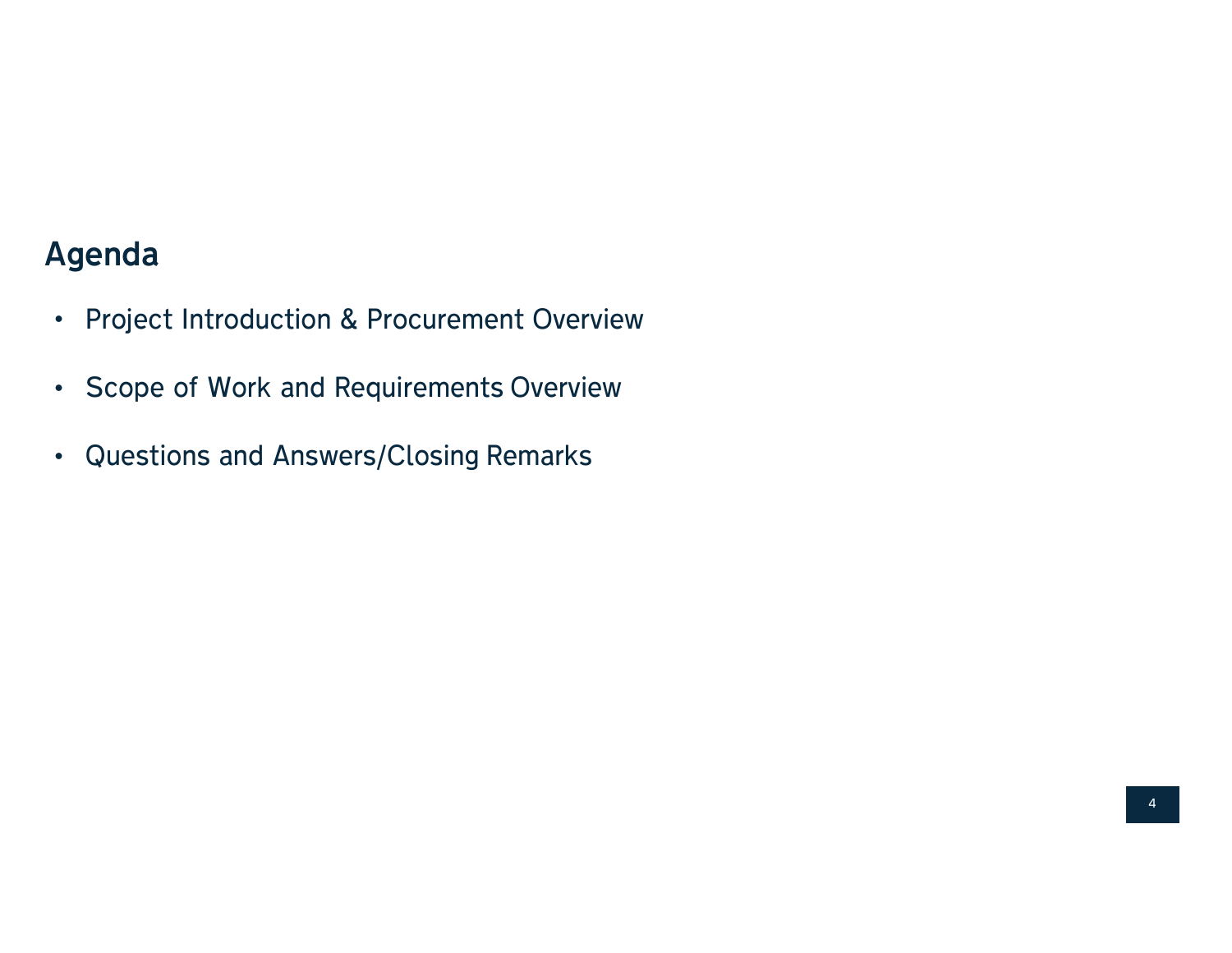### Project Introduction & Goals of Procurement

Marvin Butler Chief of Staff

5555555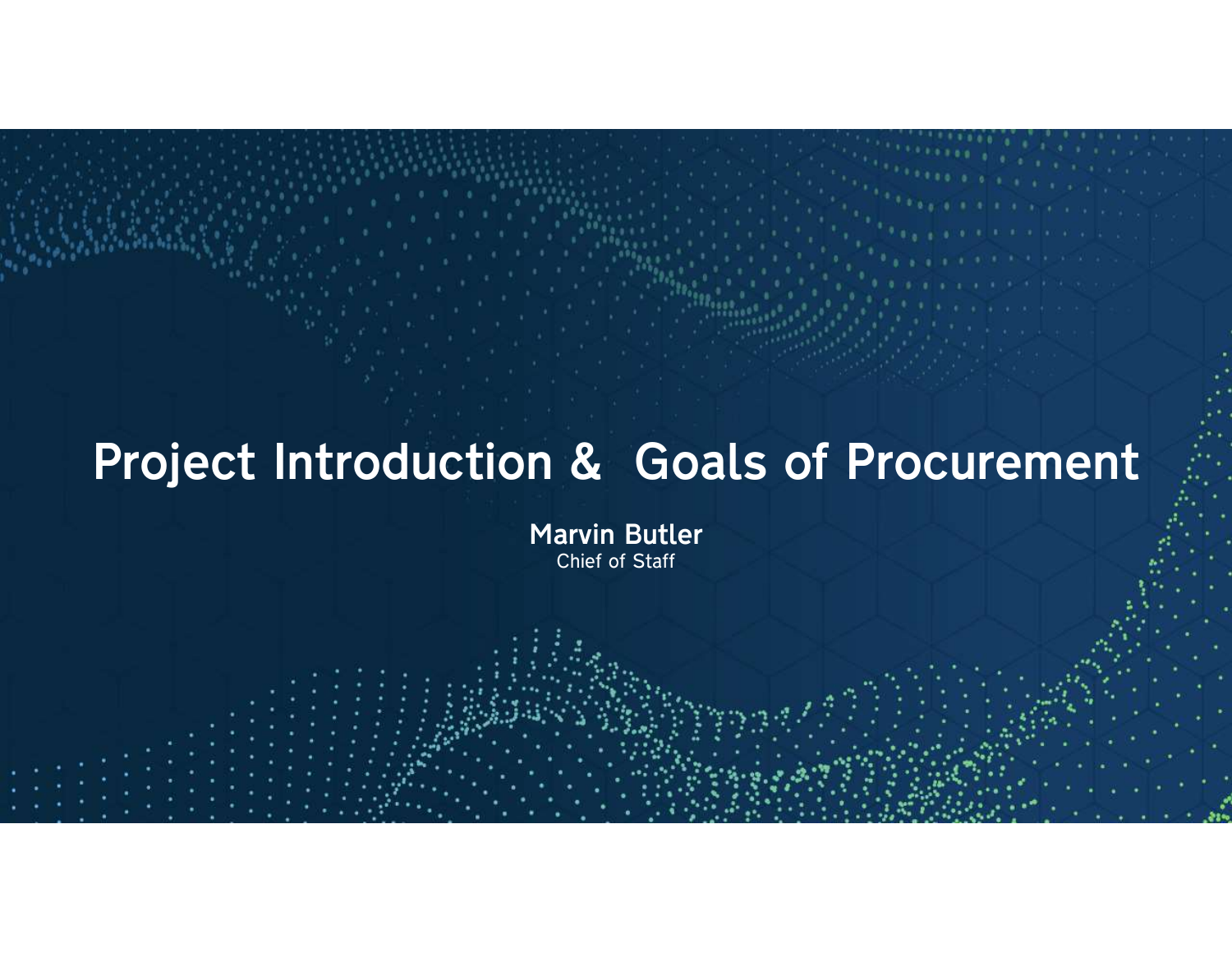## Pre-Proposal Meeting<br>Attendance is entianal at this mea

- Attendance is optional at this meeting.
- 
- 
- Proposal Meeting<br>• Attendance is optional at this meeting.<br>• Proposers may ask questions during the Q&A period.<br>• All verbal comments and responses are non-binding.<br>• Questions shall be made in writing if a formal respon • All verbal comments and responses are non-binding.<br>• Questions shall be made in writing if a formal response is requested.<br>• Copies of this presentation will be posted on the connect NCDOT website.
-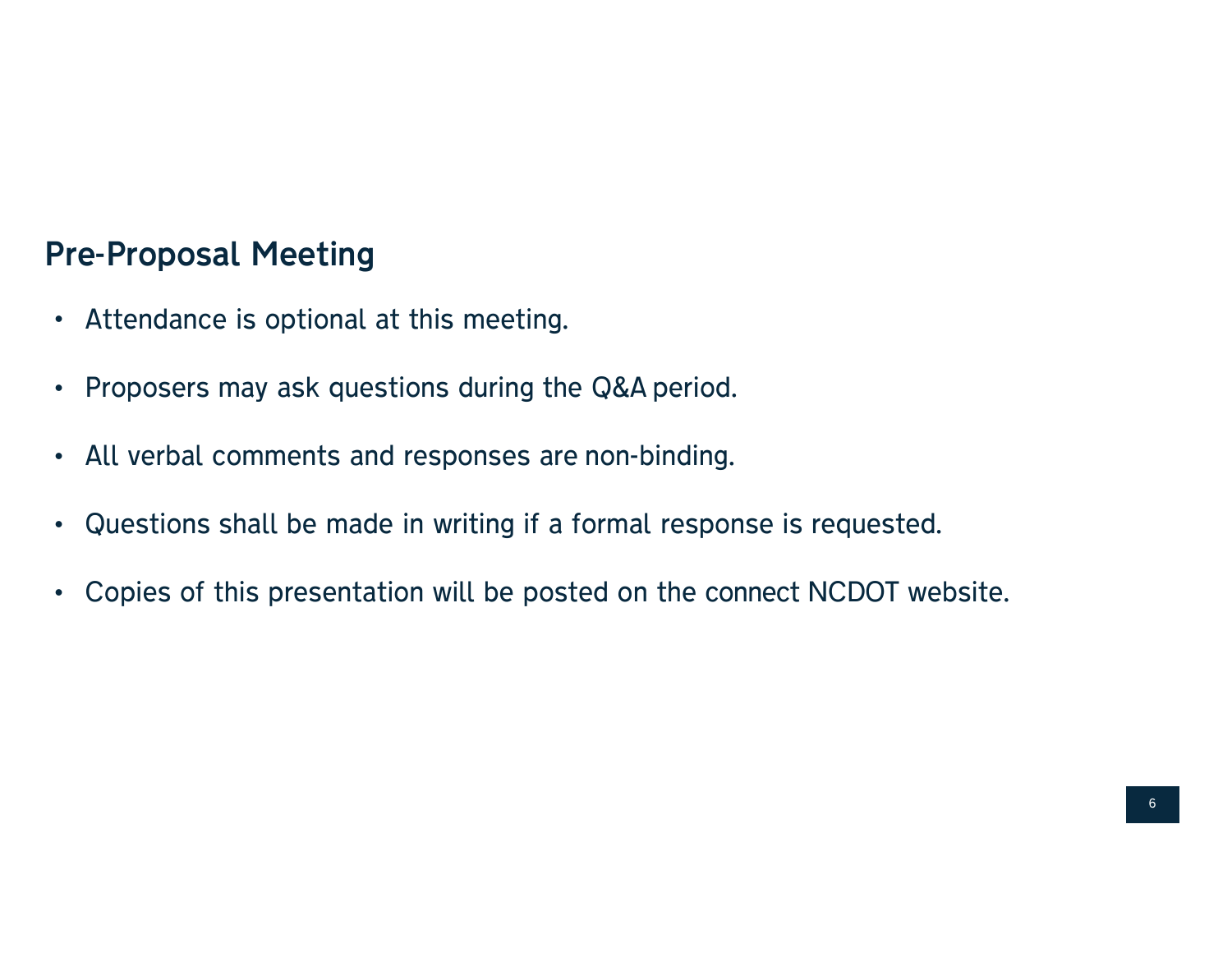## RFP Content

- Part I Administrative
- Part II Definitions and Acronyms
- Part III Technical Requirements
- Part II Definitions and Acronyms<br>• Part III Technical Requirements<br>• Part IV Proposal Submittal Requirements<br>• Part V Terms and Conditions
-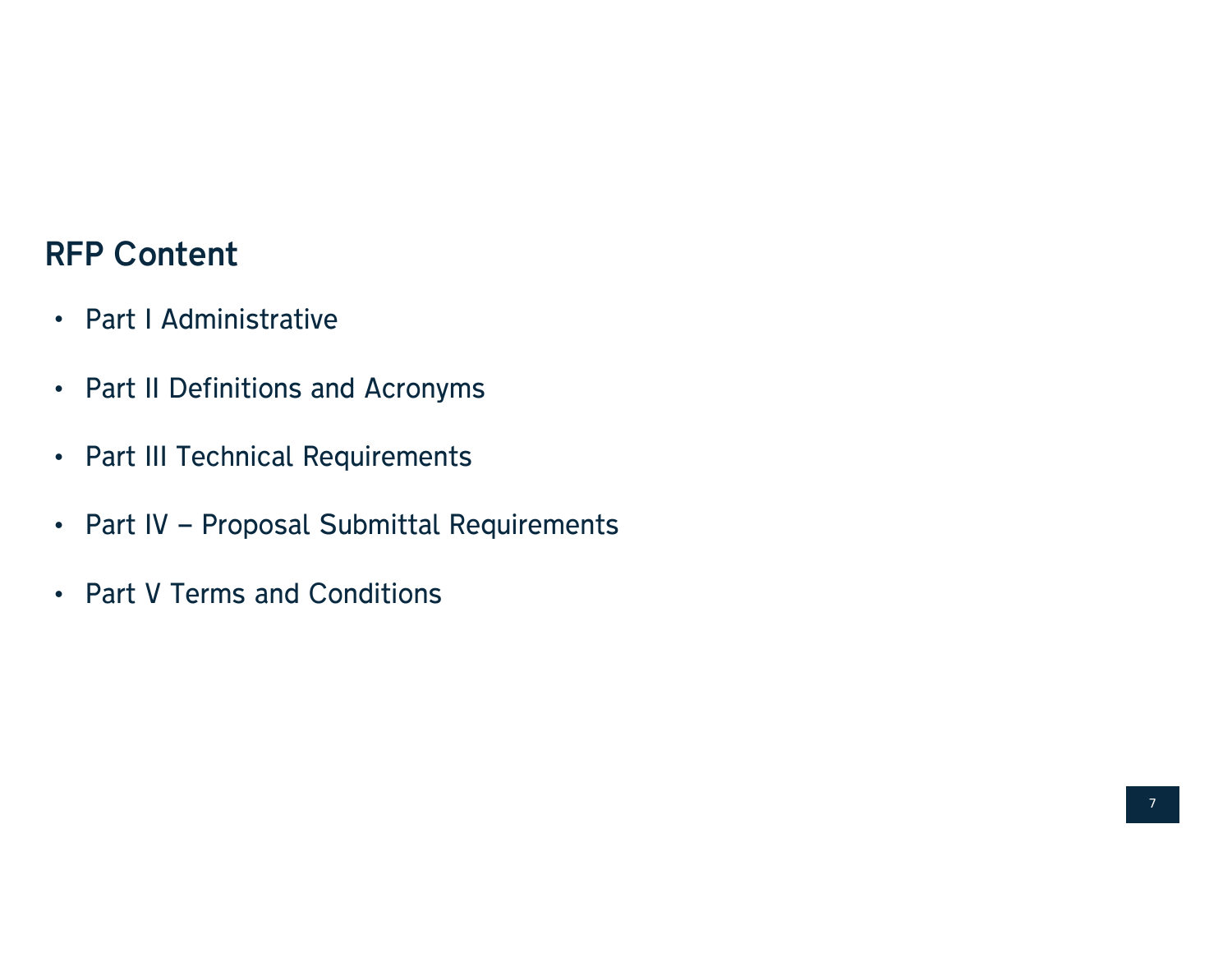### Procurement Schedule

| curement Schedule                      |                                     |
|----------------------------------------|-------------------------------------|
| Category                               | Date                                |
| <b>RFP Issued</b>                      | June 7, 2021                        |
| Pre-Proposal Scope of Services Meeting | June 16, 2021 (2 00PM ET)           |
| Proposer Questions Due                 | June 24, 2021 (4:00 p.m. ET)        |
|                                        |                                     |
| Proposals (Technical and Price) Due    | July 12, 2021 (4:00 p.m. ET)        |
| Proposer Validation Testing            | July 19, 2021 to September 15, 2021 |

NCTA reserves the right to modify the schedule at any time and for any reason.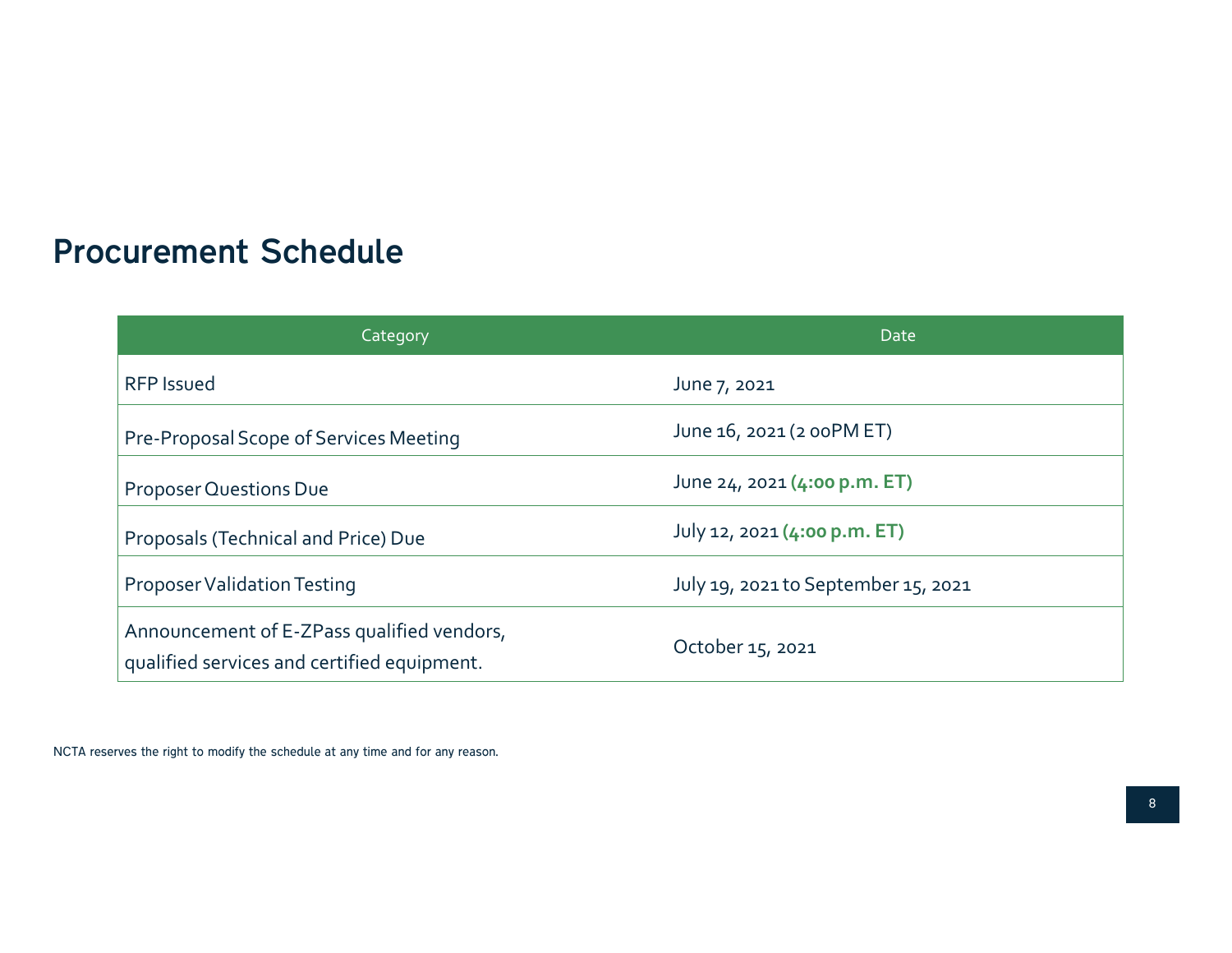## Proposer Questions<br>And Line 24, 2021 by 4:00 p.m

- 
- Due June 24, 2021 by 4:00 p.m. ET All questions and comments to be submitted using Exhibit A-4 Proposer Questions Form • Due June 24, 2021 by 4:00 p.m. ET<br>• All questions and comments to be submitted using Exhibit A-4 Proposer<br>• Form<br>• NCTA will provide responses and publish Addenda as required<br>• All questions must be emailed to:<br>• <u>svc\_ia</u>
- 
- -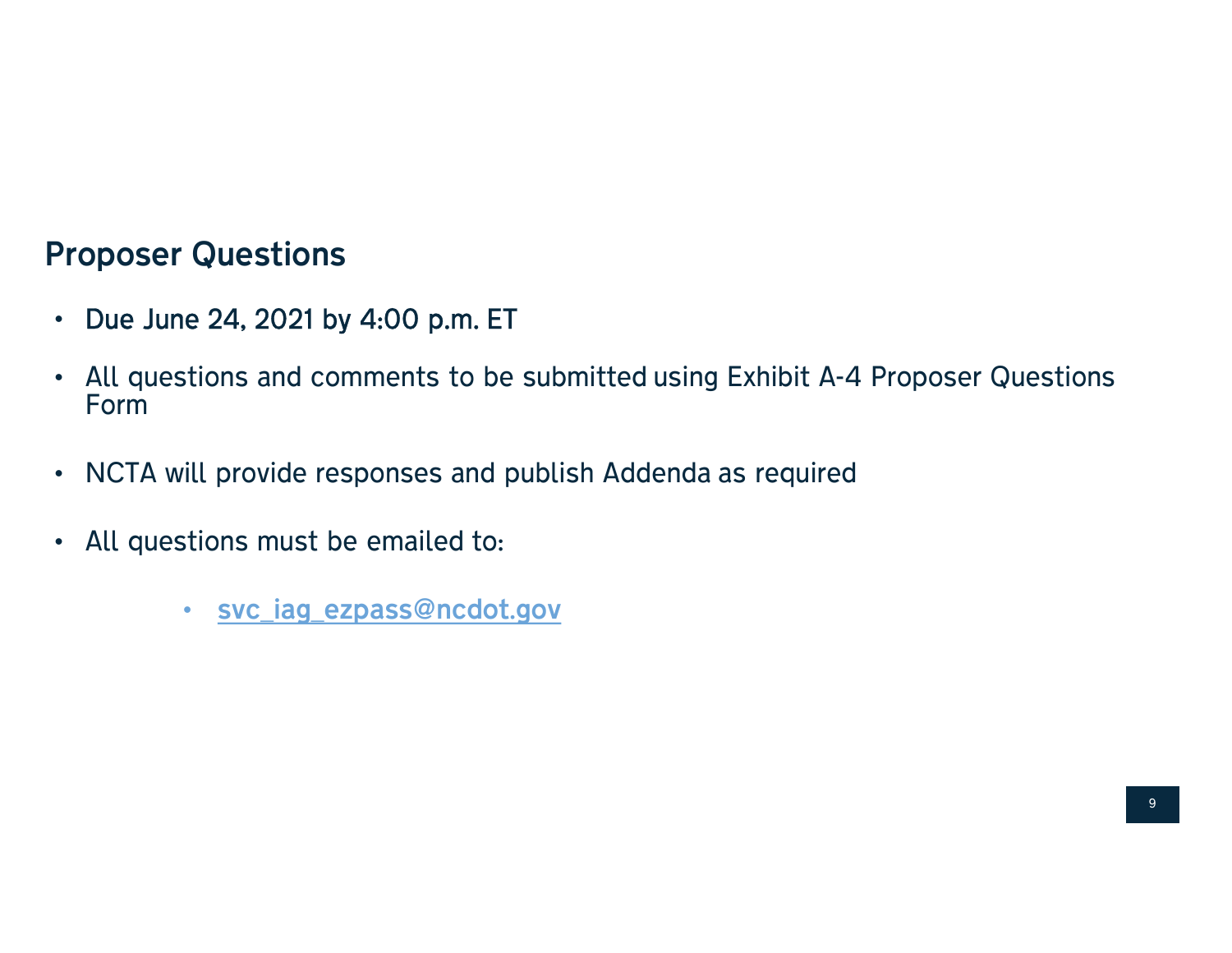### • Proposals (Technical & Price) Submittal and Evaluation<br>• Due July 12, 2021 by 4:00 p.m. ET<br>• <u>Technical Proposal: Refer to RFP Part IV, Section 3.1 for content instructions</u><br>• Price Proposal: Refer to RFP Part IV, Sectio Proposals (Technical & Price) Submittal and Evaluation<br>Due July 12, 2021 by 4:00 p.m. ET e)<br>I-485 Submittal and Evaluation<br>I-485 Royal Scope of Submittal and Evaluation

- 
- 
- 
- Responsiveness is based on Pass/Fail Criteria for Technical and Price Proposals.
- No Oral Presentations planned.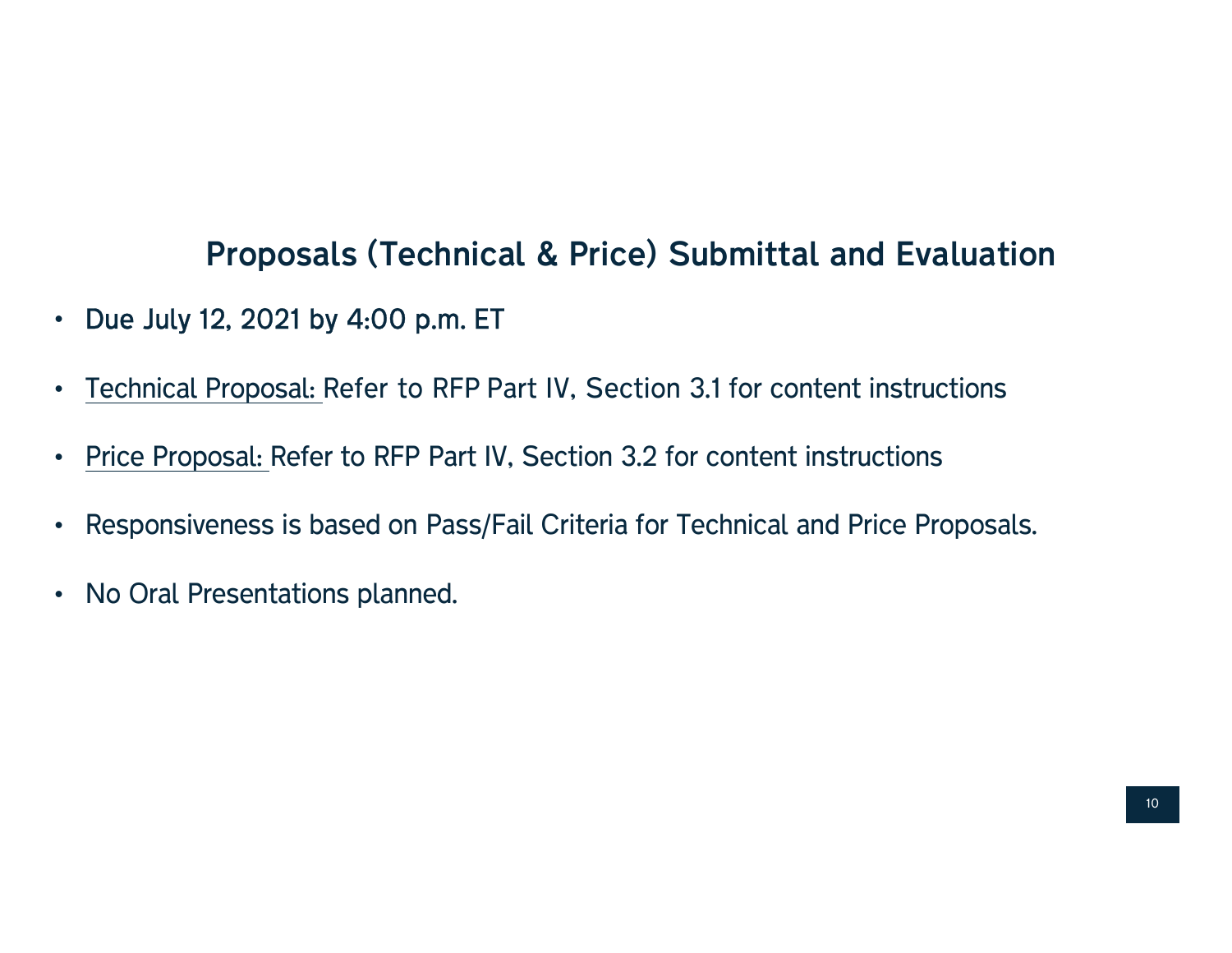### RFP Submittals

- Refer to RFP Part I, Administrative for detailed requirements All submittals shall be delivered to:
- 

North Carolina Turnpike Authority<br>North Carolina Turnpike Authority<br>Transportation Building • Refer to RFP Part I, Administrative for detailed requirements<br>• All submittals shall be delivered to:<br>• North Carolina Turnpike Authority<br>• Transportation Building<br>• 1 South Wilmington Street<br>• Raleigh, NC 27601 France for detailed requirements<br>
1 South Wilmington Street<br>
1 South Wilmington Street<br>
Raleigh, NC 27601 to:<br>Carolina Turnpike Authority<br>Ansportation Building<br>Puth Wilmington Street<br>Raleigh, NC 27601<br>Attn: Marvin Butler Attn: Marvin Butler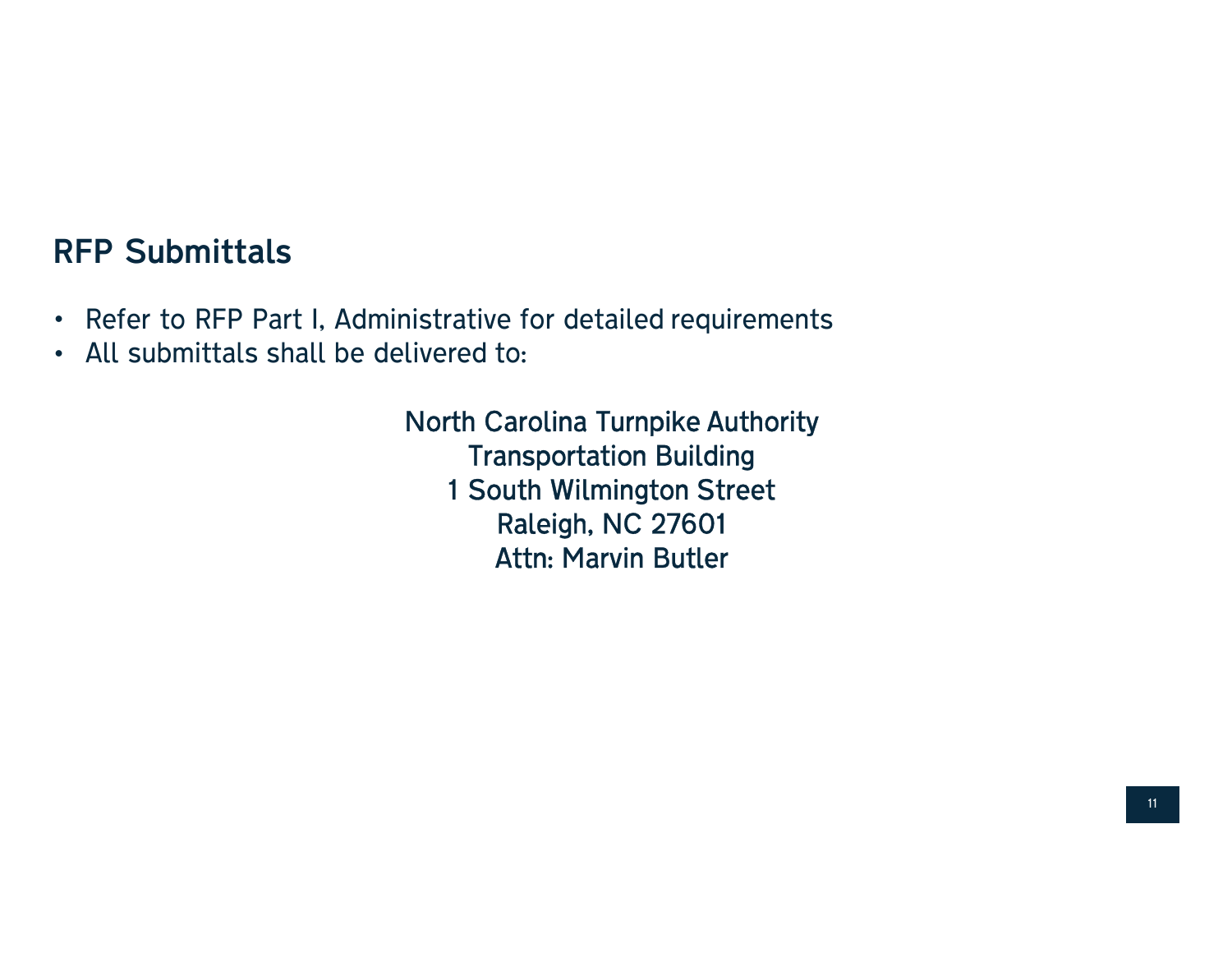### Non-Solicitation Provision

- Non-solicitation in accordance with Part I, Section 1.6.
- Non-solicitation Provision<br>• Non-solicitation in accordance with Part I, Section 1.6.<br>• ONLY contact NCTA in the manner identified in Section 1.6.<br>• Violation may be grounds for rejection of proposal.
-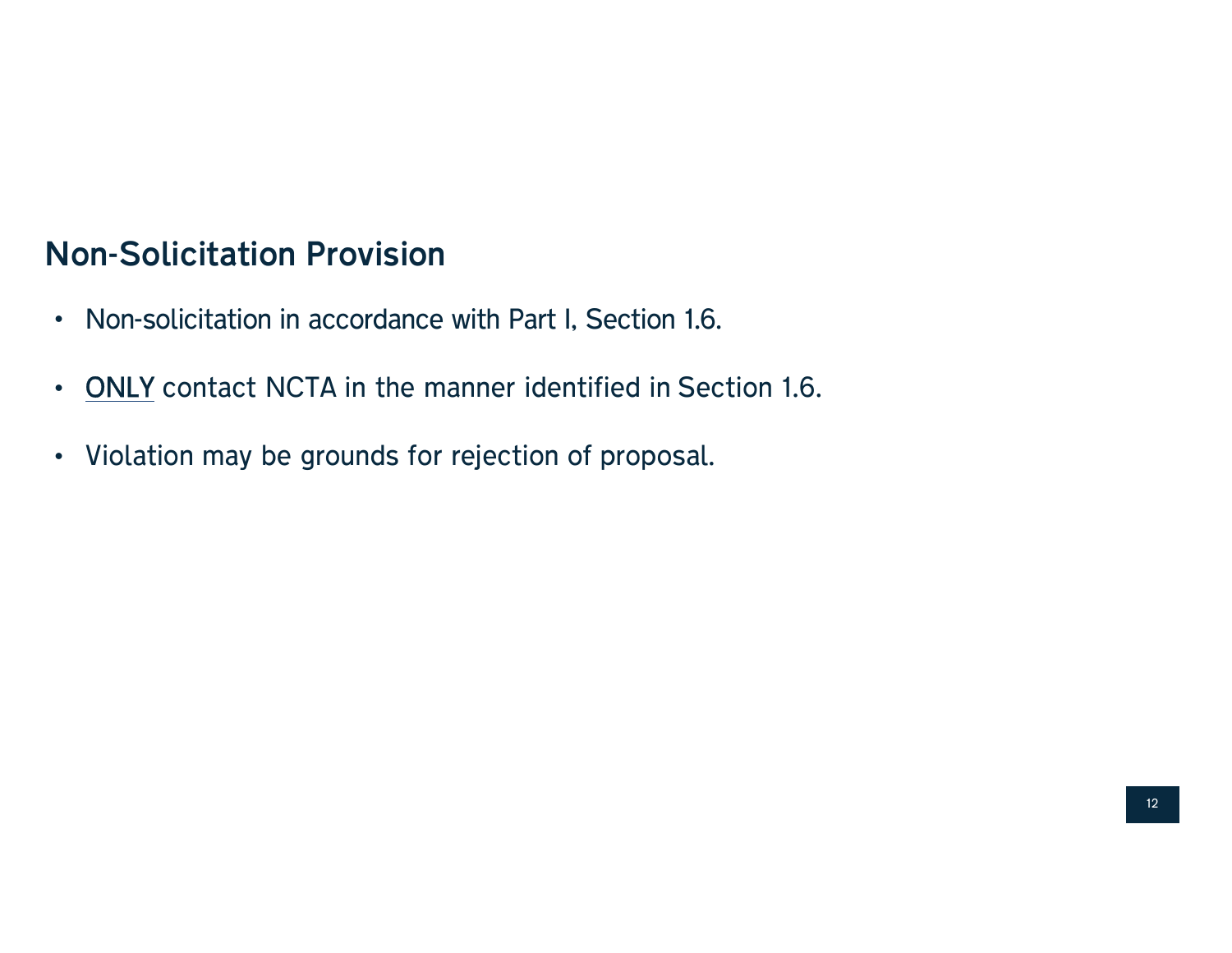### Scope of Work & Requirements Overview Work & Requirements Or<br>
Manish Chourey<br>
Next Generation ETC Equipment and Services Co-Chairs

13 Jan 2010

**Nish Chourey Endingly Chip Straccion**<br>Next Generation ETC Equipment and Services Co-Chairs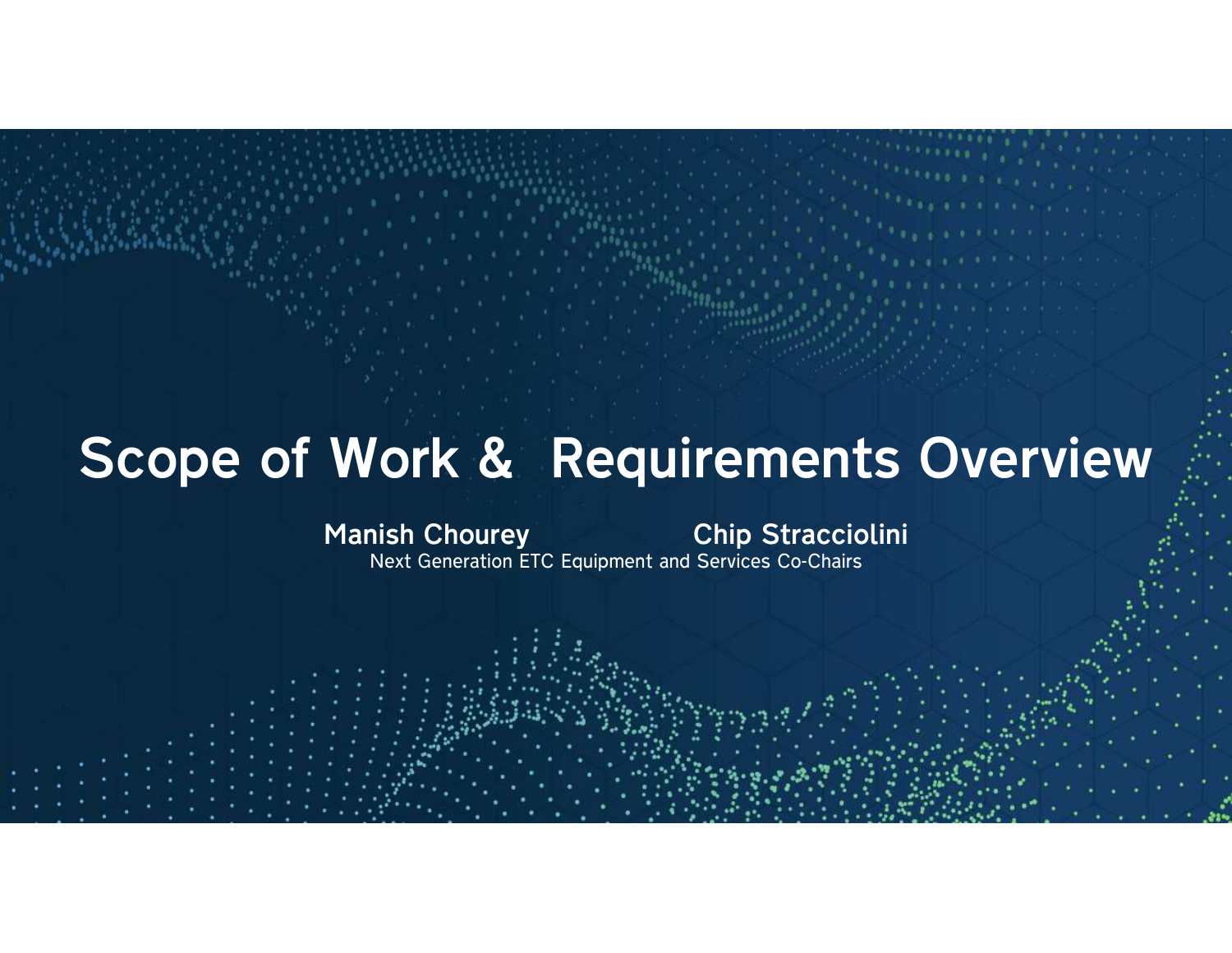### Scope of Work

- Transponders using TDM, SeGo, and/or 6C protocols and transponder support devices
- Multi-Protocol Readers supporting TDM, SeGo, and 6C protocols
- New Reader Support Services
- New Reader Annual Maintenance Services
- Legacy Reader Support Services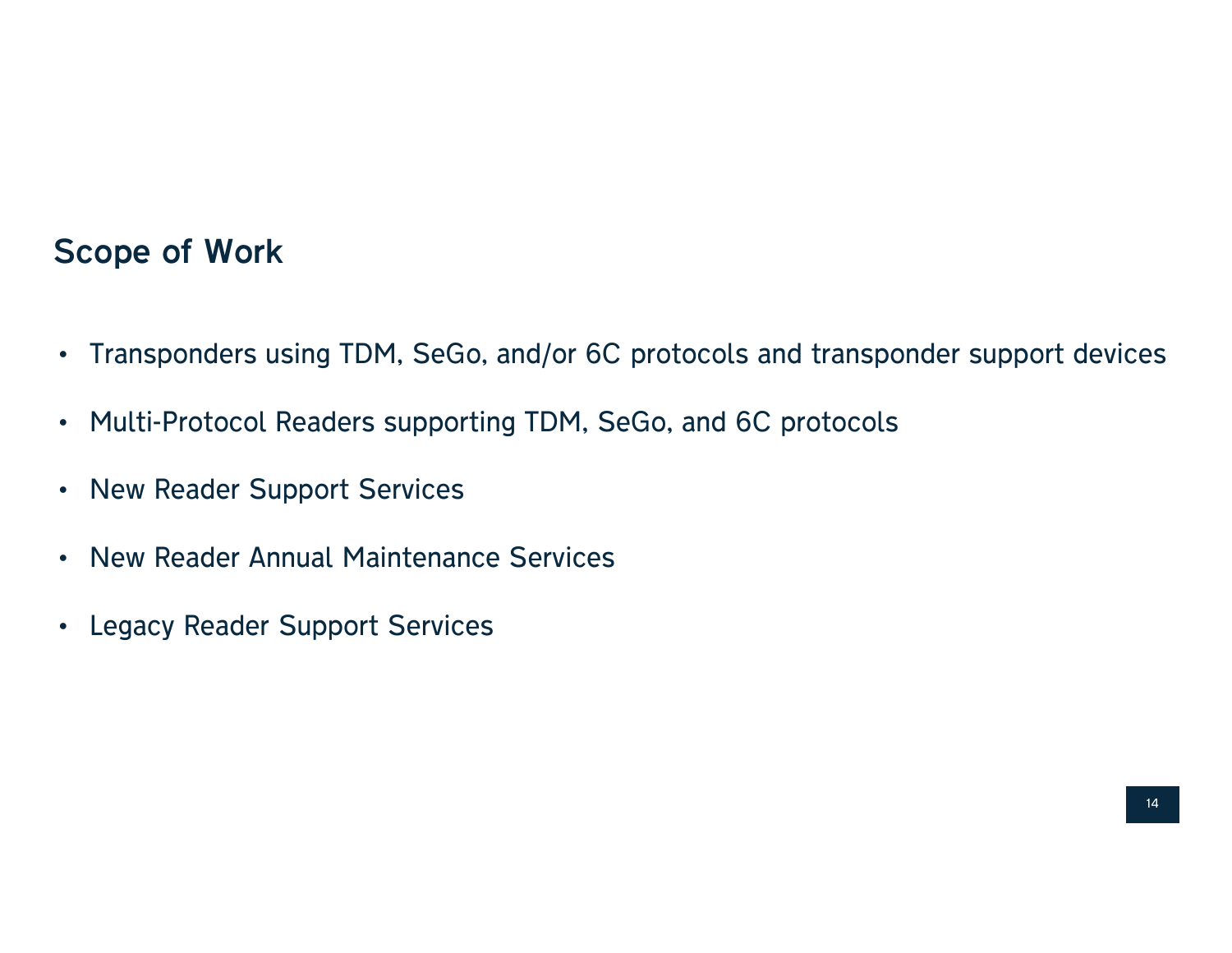### Approach

- Multiple firm qualification and selection
- Responsive Technical and Price Proposal including Member Agency Terms and Conditions
- Certification Testing (if not already completed)
- Member Agencies may contract with Qualified Proposers
- Annual Enrollment period for Existing or New Vendors.
- Single term of the Contract starting at Notice of Award with all Vendors ending at the same time regardless of qualification at the initial enrollment or subsequent Annual Enrollments.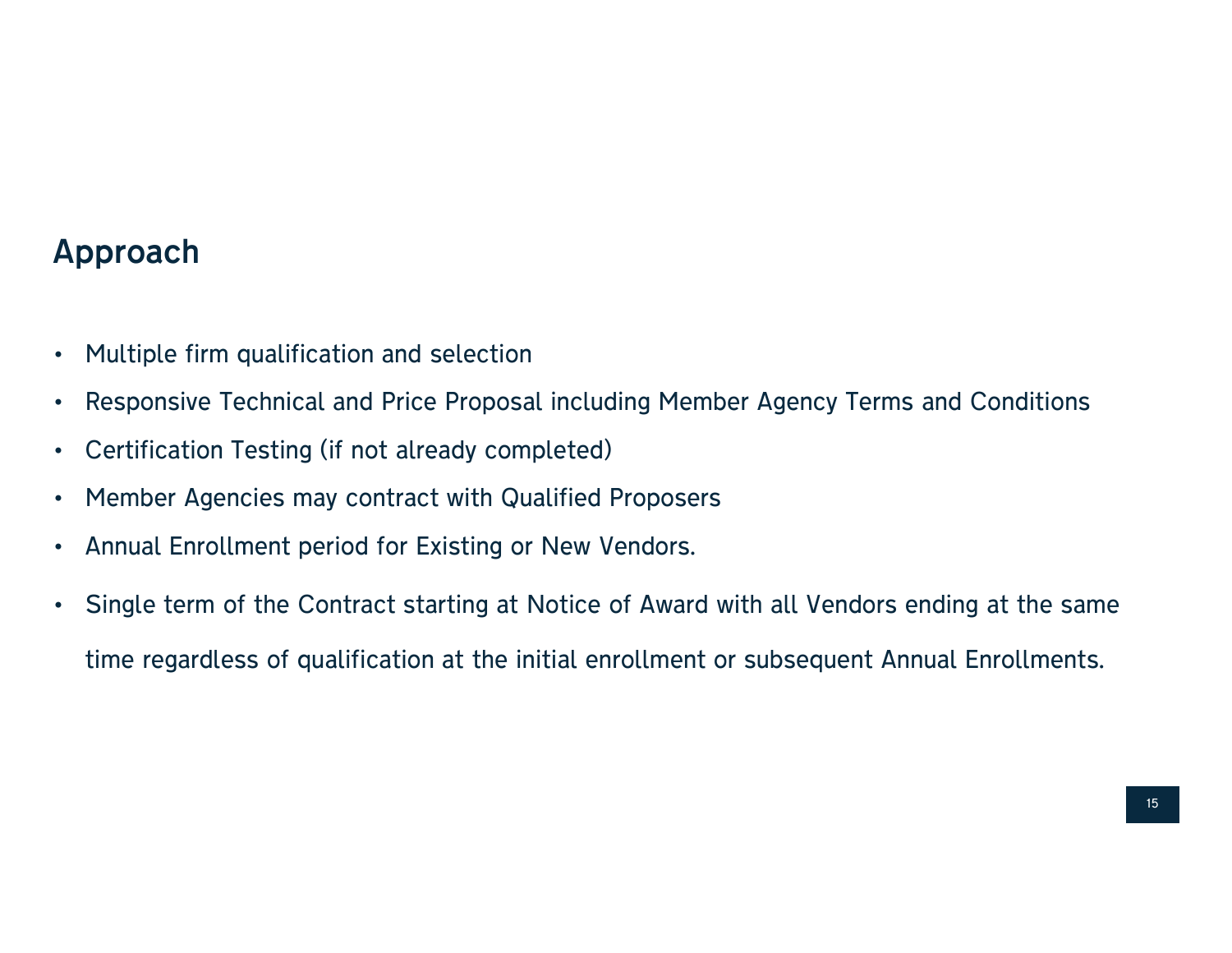### **Scenarios**

Section 2.22 of Procurement Summary

- 
- 
- Scenarios<br>
Section 2.22 of Procurement Summary<br>
 Scenario-001 (Responding to Initial RFP) New Proposer with No prior Vendor Certification<br>
 Scenario-002 (Responding to Initial RFP) New Proposer with existing Vendor C for new Equipment or Services from new Proposer or existing Vendor • Scenario 003 (Annual Enrollment): adding Proposer and/or adding Equipment/Services to the E-ZPass list)<br>for new Equipment or Services from new Proposer or existing Vendor<br>• Scenario 004 (Annual Enrollment) for the existi
-